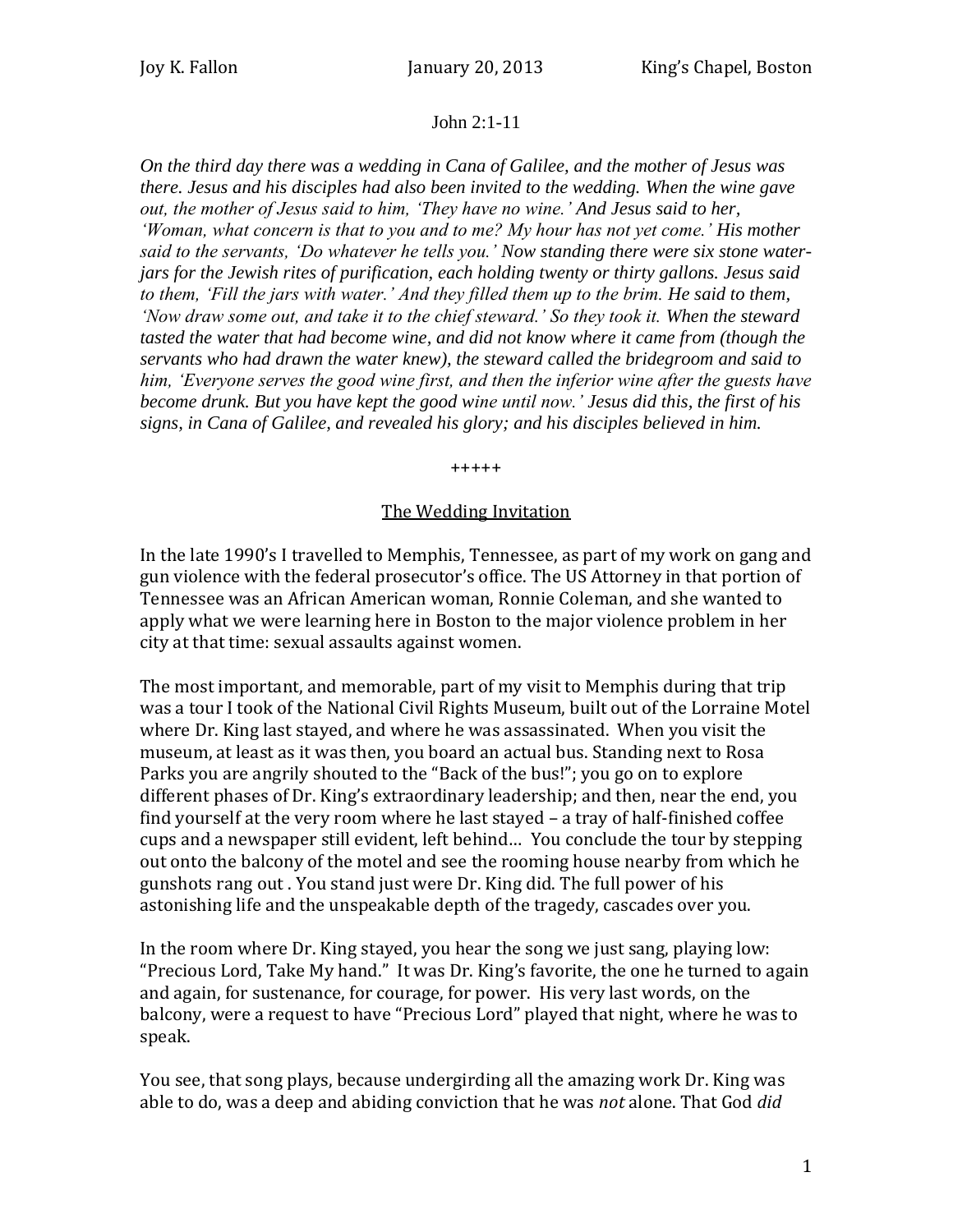walk with him each step of the journey, that God was alive within him, and within his many fellow marchers on that journey – even when others were blind to that. Most astonishing of all, Dr. King was convinced that God could live within his most vicious enemies, too. Dr. King refused -- *refused* -- to give up on his belief in the power of God's Love to transform *all* human hearts, the power of God's love to overcome the most entrenched hatred.

I've been spending time with Dr. King's speeches and sermons and books, collected in the large volume entitled, "A Testament of Hope." Time after time after time, that was his message: to students and sanitation workers, to white ministers who urged him to go more slowly and to other African American leaders who could see no way out other than violence, to the Nobel Prize Committee, and to the mourning parents of four little girls killed by a bomb while they were at Sunday School.

Consistently….relentlessly…. prayerfully, Dr. King spoke eloquently of a faith born from the Bible that never ignores the pain, the reality, the despair, *but* that teaches that sorrow and death are not the end of the story; that dark midnights are always followed by dawn; that the universe is held by a force of Love that will prevail, that we never are alone -- in our own little lives, or in our larger work for justice and peace.

What an astounding, what an amazing, what a completely -- ludicrous message!

+++++

We are bright folks here. We're educated. We see the world for what it is. We worship in the heart of a troubled city, next to the shattered lives of Viet Nam vets at the men's shelter; nearly atop the State House, with its revolving door of corruption; near a gaping hole in the ground on Washington Street left empty because of a economy ground to a halt by human overreaching.

We know where the biblical messages are contradictory. We know how many purported miracles within the Bible can be explained by today's science. We know how these miracle stories have been misused to demand of tired souls a blind, unthinking faith that can sap energies rather than build them up. We've every right to be cynical; we're every right to look askance at preachers who hawk such rhetoric about a God whose love can transform us and our nation. Daily we see evidence of the opposite.

+++++

So why do my arms still tingle when I hear Dr. King's words? Why is it, for so many years, when my own darkest nights have come, that I've also sung "Precious Lord, Take my Hand," over and over and over?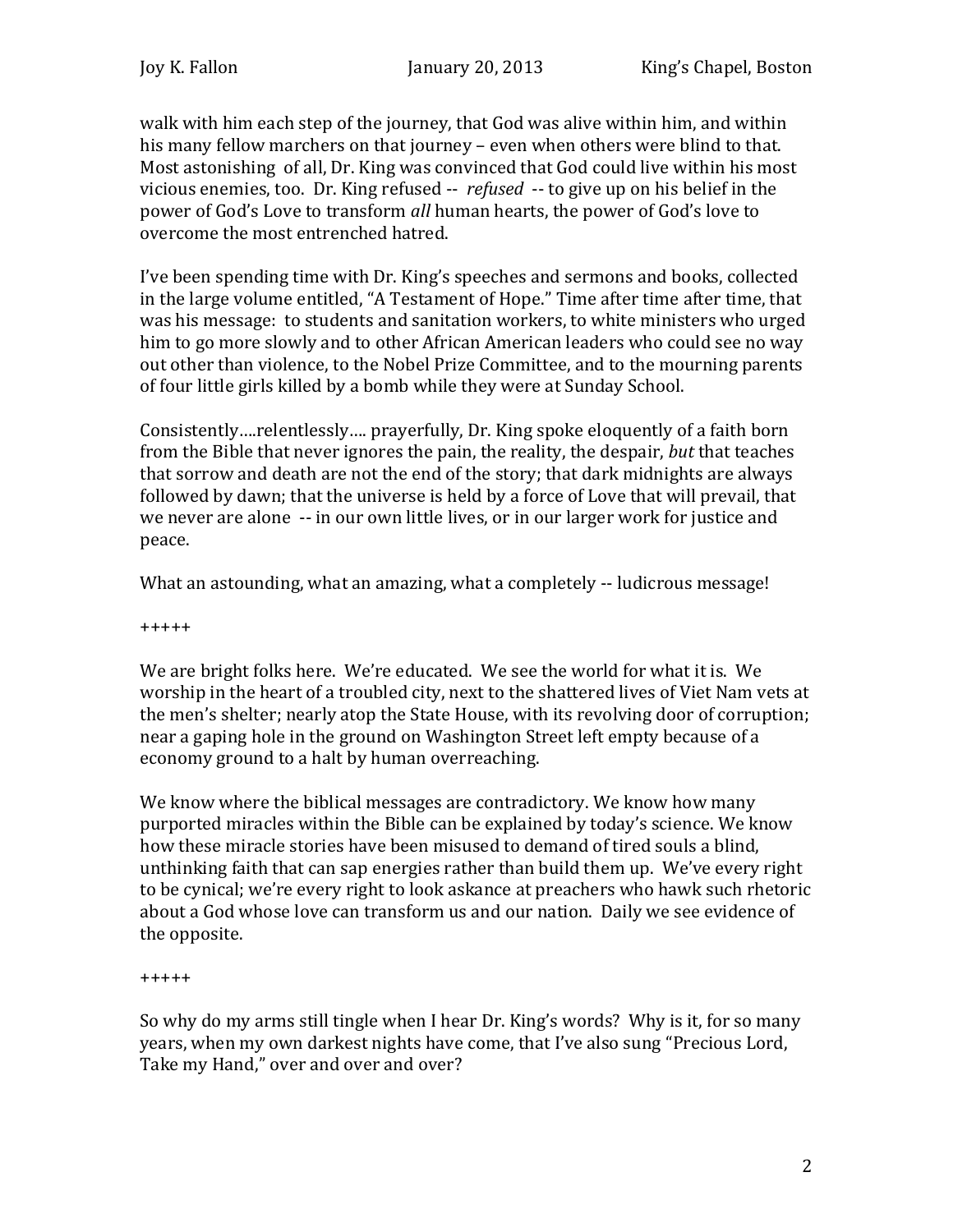Why did I start singing that song when I was a woman in my 20's, sitting at a tin desk in Ashburton Place, next to the State House, and heard my husband's voice on the phone, saying his father had just died? Why did I sing it when I was a mother of young children, and would rush out of my office building in Post Office Square, running to catch the last express bus home to Newton, so I could gulp down dinner and read my children stories before it was time for bed? Why did I sing Precious Lord" when I sat in the Parker House restaurant – just next door --gamely nodding to others I knew, but torn up inside by an awful setback? Why did I sing it under my breath so many times in the Government Center T stop, as the trains screeched their way into the station and I clambered aboard?

Why do my arms tingle still at Dr. King's message?

+++++

Because I've glimpsed the truth of it, time and time and time again. It *is* ludicrous - and it *is* true. And it's a message that many, many of us, who walk past this place each day, are hungry to hear. That there *is* a Force of Love in the Universe holding us, loving us, in the words of today's psalmist, *delighting in us,* as couples getting married look at one another in marveling love.

+++++

It is no mistake that the gospel writer John begins his story of Jesus' ministry with the story of a wedding. It's a story only John tells; I see it as his opening overture to an orchestral piece, John setting out the themes he will tell as the larger story unfolds, a metaphor for what he wants us to know.

Right away, almost abruptly, in today's gospel lesson Jesus and we are plunged into the middle of an ongoing wedding reception, probably the middle of a weeklong celebration that would have been the highlight of that village life. We know it's been ongoing, because the wine has already run out.

We are given no idea why Mary is involved in this problem– is she meddling or has she been begged by the frantic hosts to help? Was she the one who'd been supposed to secure the wine? Was she to blame because Jesus and his new disciples are arriving with out RSVPing – we don't know, but BANG, we're instantly in the middle of a parent-child conflict.

I *love* this opening to Jesus' ministry. It's so human, so real. I'm sure you've never been part of a parent-child conflict, either as the parent or the child – but for the smattering of us who have been, the gospel writer instantly has us leaning forward, wondering how the story will resolve. We've been there. This is our life, too.

I'm also strangely comforted because Jesus himself is so human. He doesn't seem certain himself about what he should do. He declares that "his time has not yet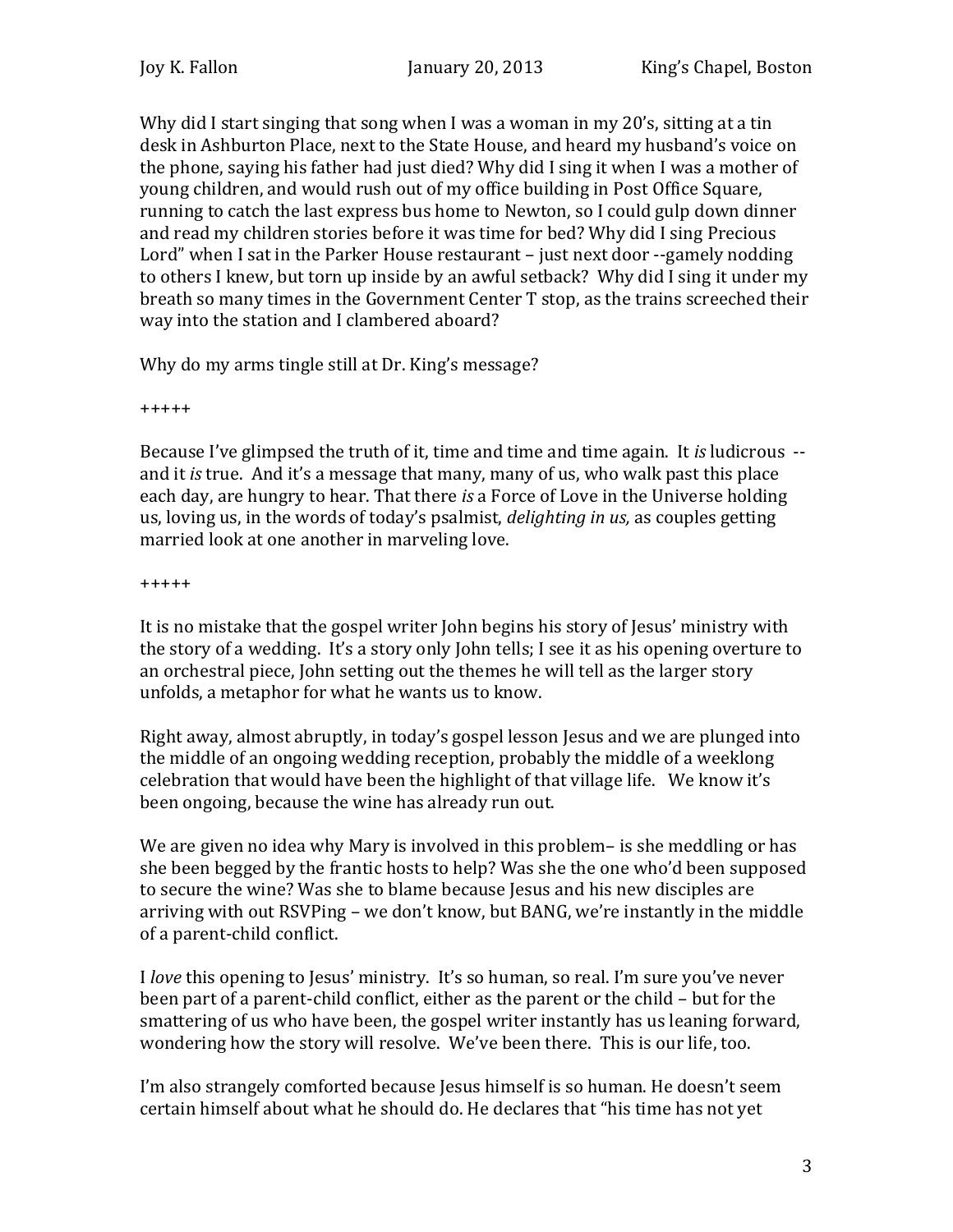come," but almost on a dime, he turns and changes his mind. I sense in that abrupt reversal some hesitation, maybe even some fear in this man.

There has been a crescendo of anticipation in chapter one of John's story: John the Baptist declaring Jesus the Messiah; four disciples one by one joining on with Jesus. The first third of his entourage is in place, all of them are at the wedding party, the drum roll is playing, but will Jesus jump in to his bold ministry? It's as if he's climbed up on the high dive over a pool, and has his toes curved over the edge, trying to decide what to do.

It's a wonderful image for all of us, when we're considering a change, when we are trying to discern whether we should plunge into something new, some new ministry. This high pulpit bears an uncanny resemblance to a high dive for at least one minister I know well. A congregation discerning its new chapter of life in the city might also wonder how it should discern: go forward or wait?

+++++

Jesus *clearly* does not want to be pushed in by his mother. For his decision to be the right one, it needs to be authentically his, as he listens for the voice of God within him. Neither Jesus nor we can be discerning our paths ahead based on the voices of parents we may have still embedded in our psyches. Our work of adulthood, and our work of spiritual deepening, is to be able to set aside some of the survival strategies we learned as children, and no longer be driven by old fears or demands. Many wonderful spiritual authors over the ages have taught this, from the Buddha to Jesus, to today's Thomas Keating and Richard Rohr. As our spiritual life deepens – as Jesus' had - we become freed to set aside our false selves and to live in the light of a God who loves us, and who dwells within us. We don't need to be driven by the need for others' approval, even our mother's. And while I might counsel *slightly* different words when one sets aside these parental voices – something a bit different from "Woman….." - it is important to the gospel truth that we learn to discern *God's* truth, and not mistake it for other voices that tug at us constantly.

My best guess, from the story, to explain Jesus' change of heart, is that he saw a real need that others had. There was a family without resources to adequately provide and they were humiliated. Where Jesus sees a gap between what is needed and what we have, Jesus enters. Into the places where we feel socially out of place and inferior, God always comes to stand next to us.

But significantly, there is one more essential piece. Jesus moves forward not just because he sees a need; he also moves forward now because, when he asks the servants of the house to help him, they do: he asks the servants to fill the massive water jars to the brim.

I've always been intrigued by this step in the process. Because what if the servants had declined to follow his odd request? I once wrote a piece about this, and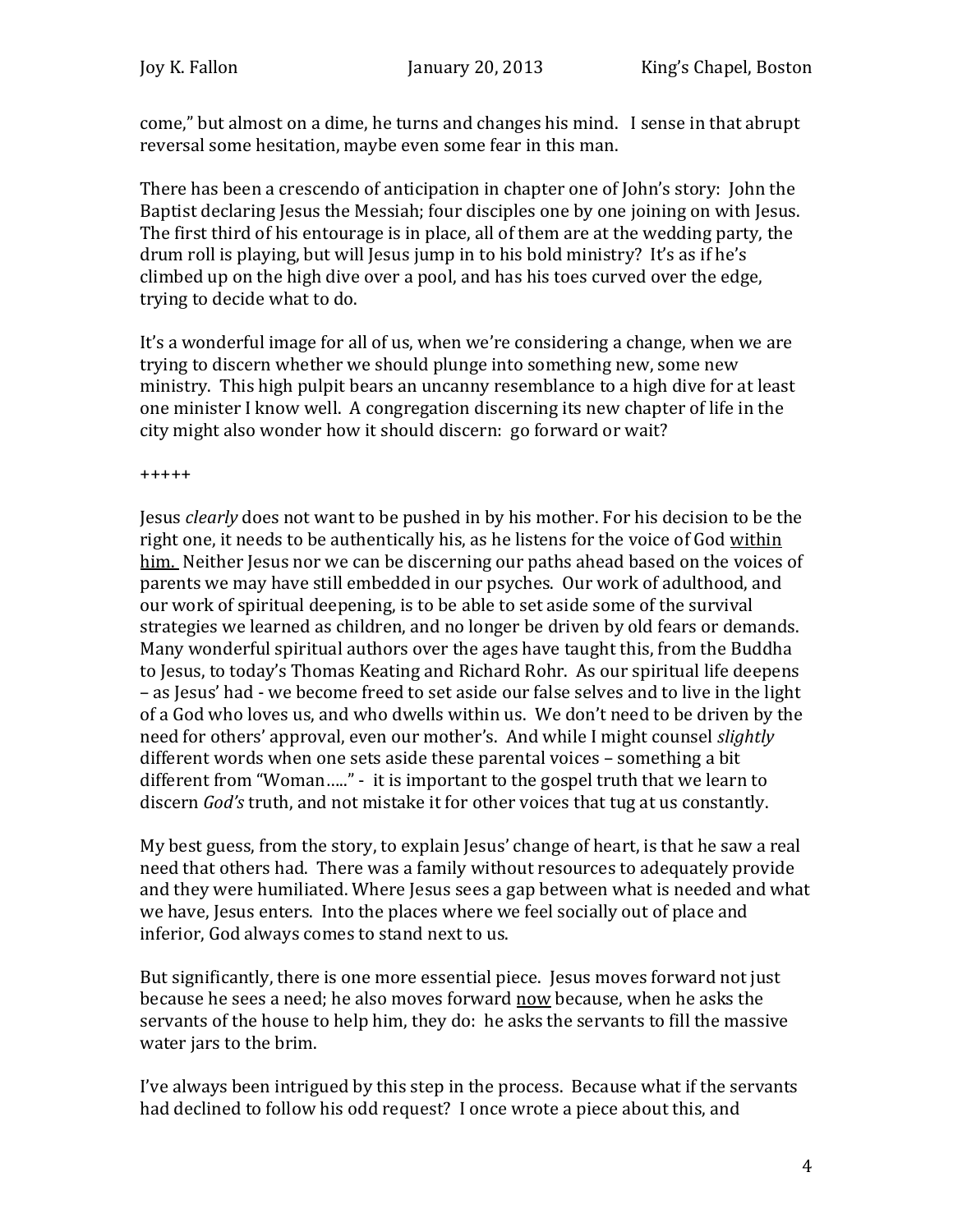concluded that if the servants had chosen not to participate with Jesus, his ministry would have been postponed for another day. Because for God to minister to a people always requires our participation, too. Archbishop Desmond Tutu from South Africa says it this way: God won't do it without us. We can't do it without God.

The servants – we servants – must be willing to work with Jesus. And at the wedding in Cana, somehow they were, even though they did not know -- at first – why Jesus was making this strange request to fill the massive jugs. Water in those jugs was for purification rituals, and by this time in the party, guests' dusty feet already would have been washed; their hands already would have been cleaned. There was no need for the jars to be re-filled to the brim.

But off the servants went, trusting that Jesus had some method to his madness. When I've been asked to bring more and more water in a village in Honduras, I've learned how back breaking this work would have been for the servants in that home, pulling up scores of heavy buckets at the well, or hauling them from the nearest river. I've wondered how long it took them, to fill 120 or more gallons up to the brim.

God's work with us, in this world, is a partnership – a covenant – like a good marriage. We need God, and God needs us, to bring about God's kingdom here on earth.

+++++

But oh my, when we participate with God – when the jars are full – there will be no end to our surprises. To the abundance we'll find. To the power of love in our lives, within our very own hearts.

We're transformed – we who once felt like ordinary water, feel our lives have deepened into the best wine ever served, fit for a marvelous celebration, and we want to share it! We are changed, and find that where there has been not enough, there is now far more than we need, overflowing the brim. We find we are gathered by God with others, in a place like this one, and are well fed with love, our deepest thirsts quenched. And there's a hope and a joy which is intoxicating. If you've ever met Archbishop Tutu when he has visited Boston, you find it in him – a man brimming over with humility and compassion, and *freed* by his conviction that he is loved by God to powerfully plead the case of the least and lost, clearly unhampered by worries about what others think of him, or about how futile his cause is.

You see, the real miracle is, that when we drink of the new life that God offers us, as when we drink of wine, our perceptions change, we let down some barriers. We see life itself differently, and we see one another differently. One author describes miracles this way, as our changed perception of ourselves and of others.